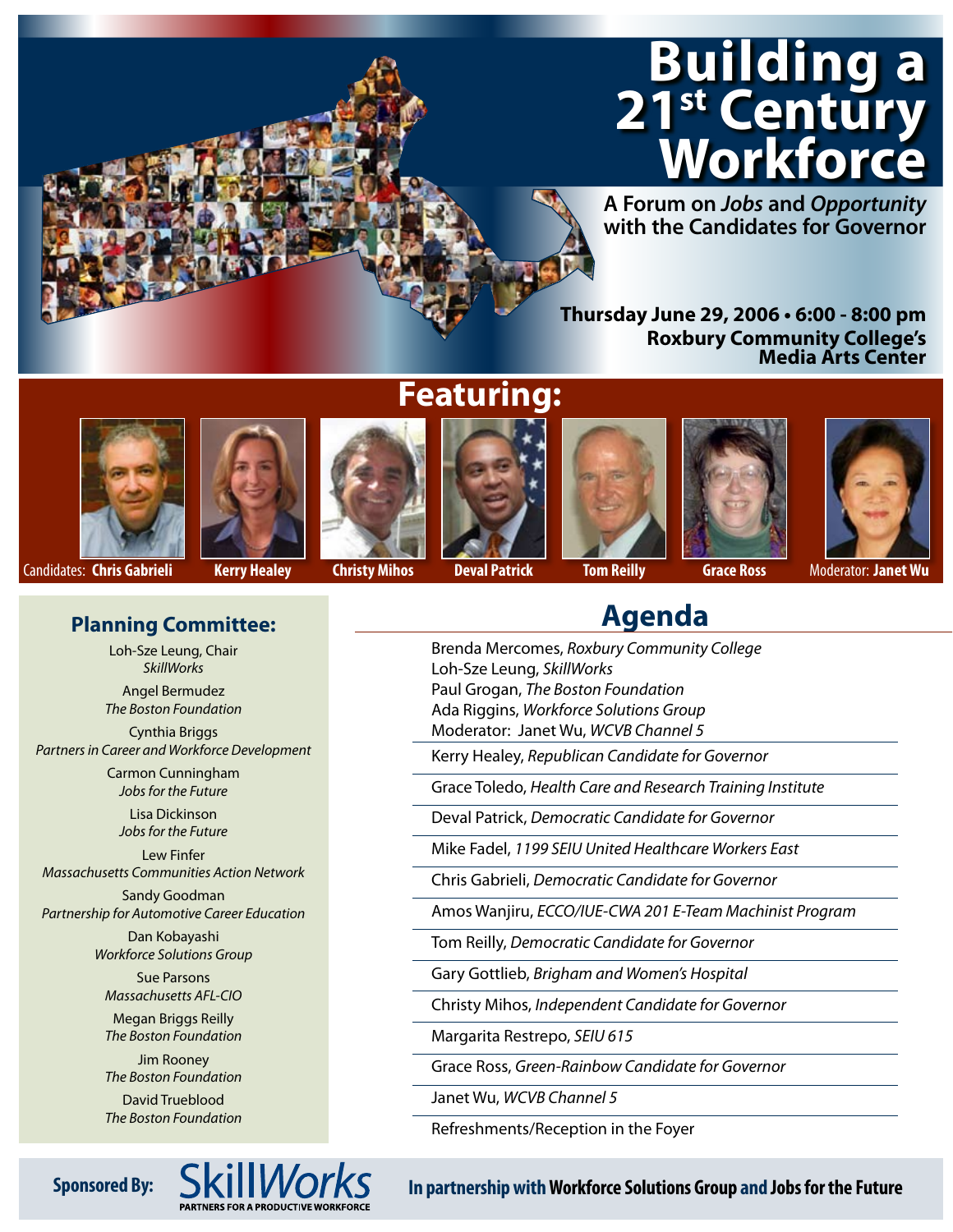### **Speaker Biographies**

### **Candidates for Governor:**

#### **Chris Gabrieli,** *Democratic Candidate*

Chris Gabrieli's professional career began when he left medical school and transformed his father's struggling software company into an industry leader. He then spent fifteen years at Bessemer Venture Partners and later founded the Ironwood Equity Fund in Massachusetts, where he is currently managing director. Gabrieli has served as chairman of MassINC, a nonpartisan think tank, and also sits on the boards of The Boston Plan for Excellence, The Initiative for a Competitive Inner City, the Boston Public Library Foundation, and both the Harvard and Boston University Schools of Public Health. After serving as the chair of Mayor Menino's Taskforce on After-school Time in 1999, Gabrieli founded Massachusetts 2020, a foundation which has devoted \$25 million to expanding after-school programs. He lives in Boston with his wife and their five children.

#### **Kerry Healey,** *Republican Candidate*

Kerry Healey grew up in Daytona Beach, Florida and came to Massachusetts to attend Harvard College. She then earned a Ph.D. from Trinity College in Dublin, Ireland in political science and law. Healey currently serves as Lieutenant Governor for the Romney-Healey administration. During her time in office, she has led efforts to increase penalties for drunk drivers and sex offenders. Before taking office as Lieutenant Governor, Healey spent many years as a law and public safety consultant at Abt Associates Inc., where she conducted extensive research for the U.S. Department of Justice. Healey is a past member of the Foundation Board of North Shore Community College and of the Friend's Board of Beverly Hospital. She lives in Beverly with her husband and two children.

### **Christy Mihos,** *Independent Candidate*

Christy Mihos is a lifelong resident of Massachusetts who, with his brother, turned his grandfather's small Brockton grocery store into a booming enterprise. Christy's Markets became the second largest convenience store chain in New England. Mihos ran for Massachusetts state senator for the south shore, and in 1998, he was appointed to the Massachusetts Turnpike Authority, where he was vice chairman and later director. He has also served on the boards of the University of Massachusetts, the Boys and Girls Club of Brockton, a South Shore Greek Orthodox Church, and the Cape Cod Chamber of Commerce. He lives in West Yarmouth with his wife and two children.

#### **Deval Patrick,** *Democratic Candidate*

Deval Patrick grew up sharing a single bedroom with his mother and sister in Chicago. In high school, he earned a scholarship to attend Milton Academy. The first in his family to attend college, he graduated from Harvard University and then Harvard Law School. Patrick worked for the NAACP Legal Defense Fund and for two corporate law firms in Boston. In 1994, President Clinton appointed him Assistant Attorney General for Civil Rights, the nation's top civil rights post. Patrick has also served in leadership positions for major corporations, including Texaco and Coca-Cola. Patrick has served on several charitable and corporate boards, as well as on the Federal Election Reform Commission under Presidents Carter and Ford, and the Massachusetts Judicial Nominating Council under Governor Weld. He lives in Milton with his wife and their two daughters.

#### **Tom Reilly,** *Democratic Candidate*

Tom Reilly was born and raised in Springfield, Massachusetts. A product of the Springfield public schools and Cathedral High School, Reilly was the first person in his family to attend college. In 1990, Reilly was elected as the District Attorney in Middlesex County. As DA, he initiated the Community Based Justice program. Reilly was elected state Attorney General in 1998. His office investigated the actions of church management when allegations surfaced of sexual abuse of children by clergy of the Roman Catholic Archdiocese of Boston and issued a report detailing their failure to protect children from abuse. Reilly is currently serving his second term as Attorney General. Reilly and his wife Ruth have three daughters and six grandchildren.

#### **Grace Ross,** *Green-Rainbow Candidate*

Born and raised in New York, Grace Ross came to Massachusetts to attend Harvard College and graduate school. As an activist, Ross has worked with a diverse group of leaders serving lowincome people. She is committed to a range of progressive causes from non-violence, the environment, and international solidarity to anti-racist struggles, women's rights, union organizing, and gay/lesbian civil rights. Ross was the co-chair of the Green-Rainbow Party. She is the first openly lesbian woman to run for governor of Massachusetts. She lives in Worcester.

### **Moderator:**

#### **Janet Wu**

Janet Wu has been the NewsCenter 5 State House reporter for WCVB-TV since January 1983. Wu is a key member of WCVB's political unit and was a member of the team honored in 2001 and 2005 with the coveted Walter Cronkite Award for Excellence in Political Journalism. From 1978 to 1983, Wu was the State House reporter for WGBH-TV, Boston's public television station. She also worked as a reporter for United Press International from 1973 to 1978. Wu, a native of Bridgewater, NJ, received a bachelor's degree from the University of Michigan at Ann Arbor. She is fluent in the Cantonese dialect of Chinese. Wu is married and has two children.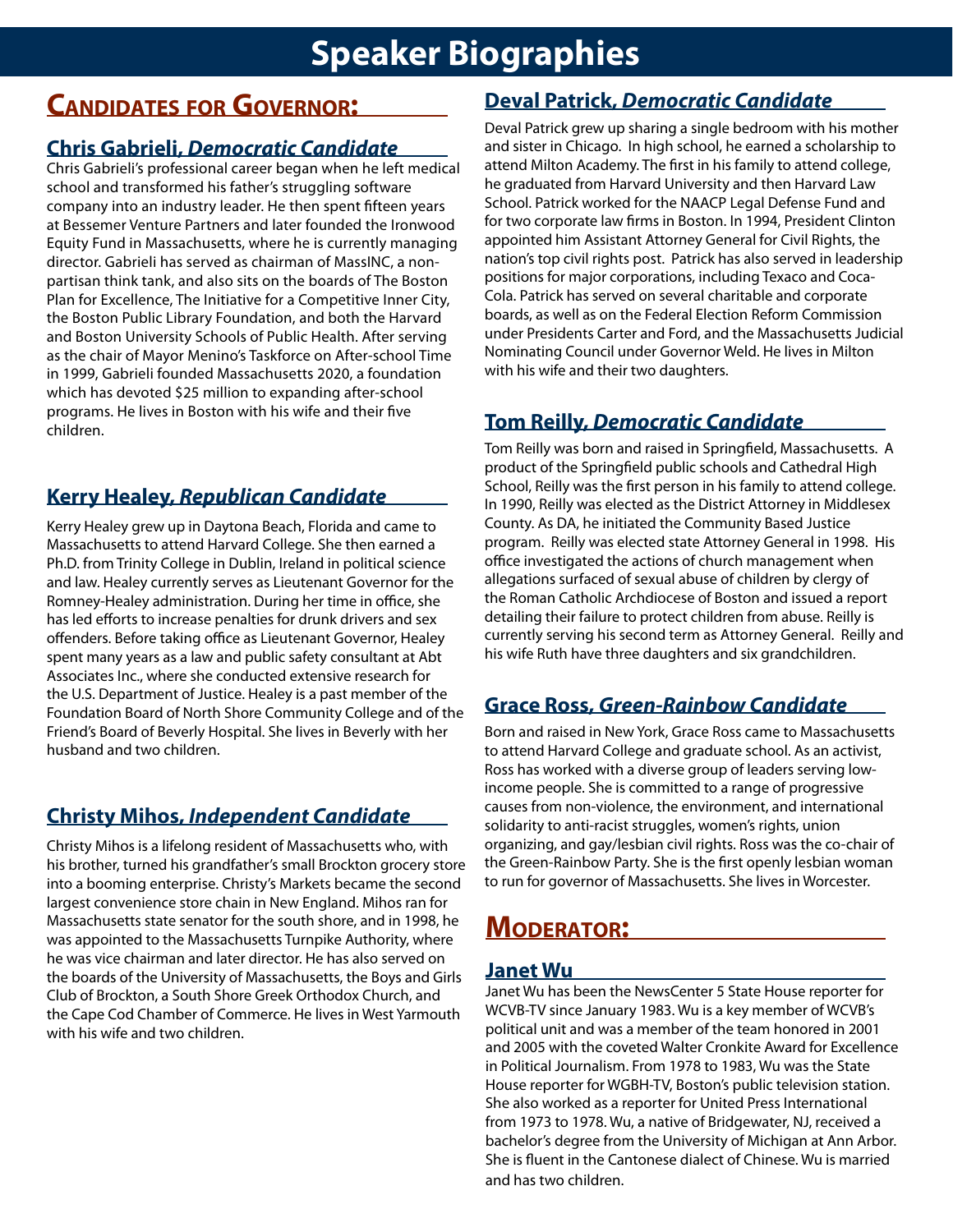## **Speaker Biographies**

#### **Mike Fadel**

Mike Fadel is Executive Vice President for 1199 SEIU United Healthcare Workers East, a 275,000 member healthcare local union stretching from Boston to Washington, D.C. Fadel leads the union's Massachusetts Division which includes 12,000 hospital, nursing home, and home care workers statewide. Since 1991 he has worked as an organizer, organizing director, and local union director for SEIU healthcare locals and has led career ladder and education committees in the union. Prior to that he was a clinic worker and SEIU union steward at Harvard Community Health Plan in Boston.

#### **Gary L. Gottlieb**

Gary L. Gottlieb, M.D., M.B.A., serves as President of Brigham and Women's/Faulkner Hospitals. He is a Professor of Psychiatry at the Harvard Medical School. Gottlieb has served as chairman of Partners Psychiatry and president of North Shore Medical Center, Executive Vice Chair of Psychiatry and Associate Dean for Managed Care at the University of Pennsylvania Medical Center, and as director and CEO of Friends Hospital in Philadelphia. Gottlieb is a Robert Wood Johnson Foundation Clinical Scholar. In 2005, Mayor Thomas Menino appointed Gottlieb as chairman of the Boston Private Industry Council, the city's workforce development board.

#### **Paul S. Grogan**

Paul S. Grogan became President and CEO of the Boston Foundation in 2001, coming from Harvard University, where he served as Vice President for Government, Community and Public Affairs. Earlier, he headed the nonprofit Local Initiatives Support Corporation (LISC), which raised more than \$3 billion of private capital for inner city revitalization across the country under his leadership. Grogan served in the administrations of mayors Kevin White and Raymond Flynn, pioneering a series of public/private ventures including the Metropolitan Boston Housing Partnership and the Boston Compact. Currently, he is a member of the John S. and James L. Knight Foundation's Board of Directors and is a trustee of Williams College. He is the founder and volunteer President of CEOs for Cities, an organization comprised of bigcity mayors, corporate leaders and university presidents. He is co-author of *Comeback Cities: A Blueprint for Urban Neighborhood Revival*, which was published in 2000.

#### **Loh-Sze Leung**

Loh-Sze Leung is the director of SkillWorks, an effort to create a workforce development system that helps low-skill, lowincome residents move to family-sustaining jobs and helps employers find and retain skilled employees. Prior to SkillWorks, Leung was the assistant executive director of the Los Angeles Youth Opportunity Movement, a youth education/workforce development program of the City of Los Angeles. Leung has also served as a program development, research, and fund raising consultant for organizations including the Los Angeles Regional Foodbank, the Los Angeles Alliance for a New Economy, Peace Games, the Boston Private Industry Council, and the Commonwealth Corporation. Leung was born in San Francisco, California and is the daughter of Chinese immigrants. Leung and her husband live in Brookline, MA.

#### **Brenda Mercomes**

Brenda Williams Mercomes, Ed.D., is the Academic Vice President at Roxbury Community College. Originally, from Kansas City, Dr. Mercomes began her education career by teaching composition and literature at the secondary university levels. In 1986, she moved to Massachusetts to accept a position in the English Department at Massasoit Community College. In 1988, she became chair of the Language Arts Division and remained in that position until she was promoted to Dean of Humanities and Fine Arts. In September 2003, she became academic vice president at RCC. Mercomes holds a bachelor's degree in English and a Master's degree in English Literature from Emporia State University, in Emporia, Kansas, and a doctorate in higher education administration from the University of Massachusetts, Boston.

#### **Margarita Restrepo**

Margarita Restrepo immigrated from Columbia and began work as a cleaner in Massachusetts almost 20 years ago. She is now working for Evergreen Management as a cleaner at Whidden Hospital in Everett. Restropo has just been re-elected by fellow workers to serve on the Executive Board of SEIU Local 615, the property services local representing 16,000 cleaners, maintenance workers and security officers in higher education and commercial buildings.

#### **Ada Riggins**

Ada Riggins has been a teacher in Cambridge, MA for 16 years. Currently, she teaches first and second graders at Dr. Martin Luther King Jr. Open School. A deacon at Messiah Baptist Church in Brockton, Riggins is extremely active in her community. She is a leader within the Brockton Interfaith Community, an organization affiliated with the Massachusetts Communities Action Network. She has also been involved in her organization's effort to support passage of the workforce development funding in the Economic Stimulus Bill. Riggins is the recipient of the Christa McAuliffe Teaching Incentive Grant and the 2005 Althea Lindsey Teacher of the Year award. She is a native of Boston and is married with three children.

#### **Grace Toledo**

Grace Toledo graduated from the Boston Health Care and Research Training Institute's pre-employment training program in June 2006. Toledo was inspired by her boyfriend's success in the program, which helped him get a good job as an animal lab technician. Toledo completed an internship in the cell biology department's finance office at Harvard Medical School. Toledo is interested in pursuing a career in the medical field and would like to get her nursing degree. She encourages the next governor to fund programs like this that help single parents and others who cannot afford to pay for training or college on their own. Toledo currently lives in Mission Hill with her daughter, Shayla.

#### **Amos Wanjiru**

Amos Wanjiru, a native of Kenya now living in Lynn, is a recent graduate of the E-team Machinist Job Training Program in Essex County sponsored by ECCO and the IEU/CWA Local 201. This program trains and prepares students to get jobs as entry level machinists.